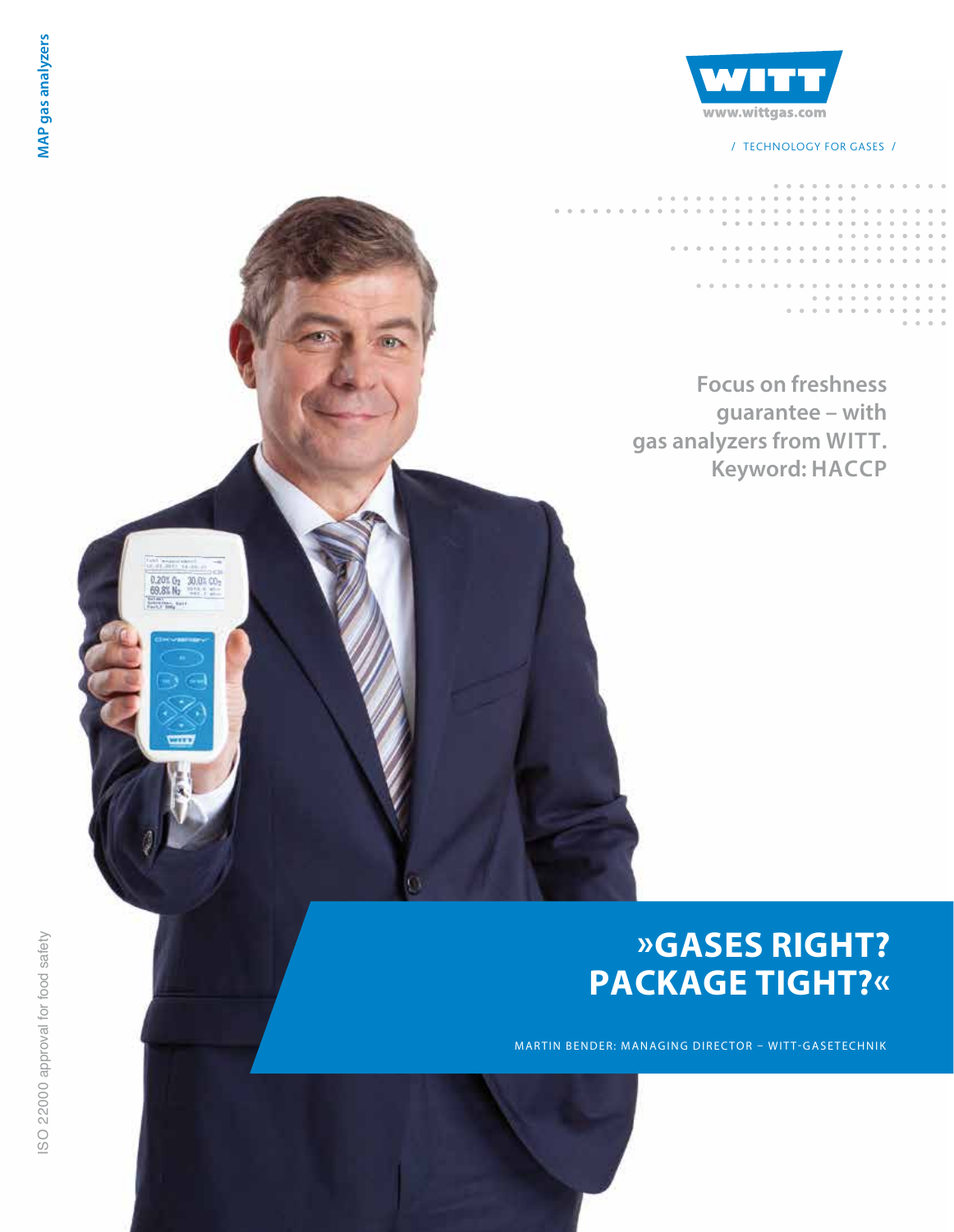# **OXYBABY**® **6.0**

**Cordless hand held gas analyzer for mobile sample testing**  of  $O_2$ ,  $CO_2$  or  $O_2$  and  $CO_2$ 

**9**

**8**

2012/07/19 19:00

 $0.20\%$   $0_2$   $30.0\%$   $00$ 69.8% N<sub>2</sub>

**6 7**

# **Graphic display**

- $O<sub>2</sub>$  results in 0.01 % steps • Illuminated LCD display
- *Displayed information:*
- Results  $O<sub>2</sub>/CO<sub>2</sub>$
- Product name
- Date/time of last measurement
- Charging status
- Memory status
- Sample-hold or permanent measurement
- Pressure inside the package

# **One-hand operation with data log**

- › **INCLUDED IN DELIVERY Complete in carrying case with:**
- Charging device
- 2 spare needles
- 2 spare filters
- Set of 100 patches
- Case dimensions ( $H \times W \times D$ ): approx.  $12.79 \times 15.16 \times 4.53$  inch  $(325 \times 385 \times 115 \text{ mm})$
- Case weight: approx. 3.75 lbs (1.7 kg) incl. contents
- Detailed documentation (CD-ROM)

# › **Options (OXYBABY® 6.0 only):**

- OBCC software
- Barcode reader
- Bluetooth (e.g. for separate printer)
- Separate printer
- Data cable





**4**

**3 5**

**10**

Portable mini-printer



**after needle insertion** • Result in 6 seconds Sample flow control Needle cover to protect needle and user **Integrated micro gas pump USB interface** Data transfer **Charging Micro SD card** Software upgrades **One-hand operation** Ready for operation immediately

• **Ergonomic design** • **Integrated pressure compensation** • Compensates for air pressure fluctuations **Automatic measuring** 

**3**

**4**

**7**

**8**

**6**

**2**

- Calibration at the push of a button
- **Synthetic body 9**
- Easy to clean
- Shock resistant
- **Integrated hydrophobic filter 10**
- Protection against impurities and moisture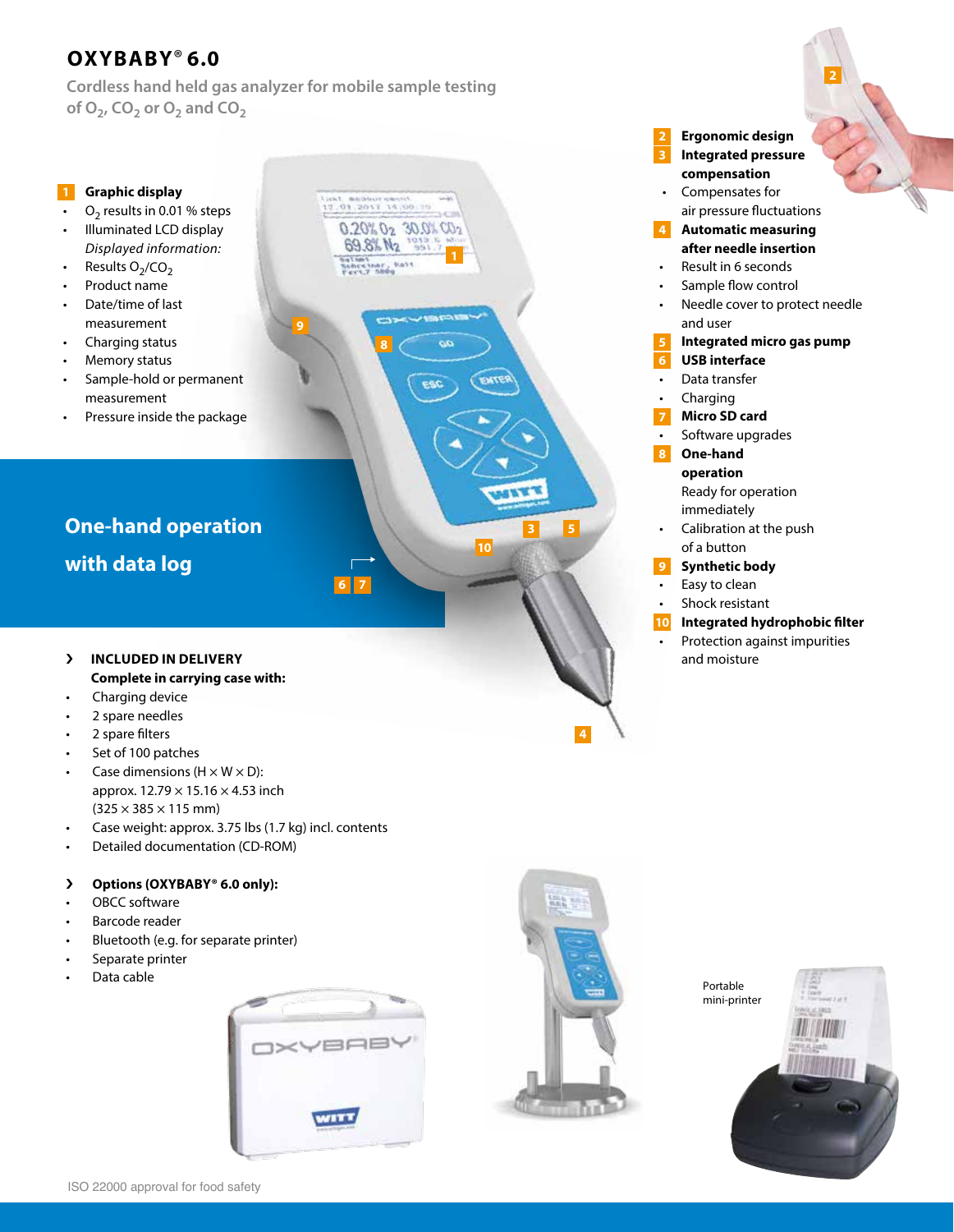

OXYBABY® 6.0 is a cost effective alternative to tabletop analyzers for checking modified atmosphere packaging (MAP) – for example in line with a HACCP system. Due to its minimum sample gas requirements the OXYBABY® allows even the smallest of modified atmosphere packages to be tested.

The cordless, easily manageable analyzer provides accurate and quick data. A special highlight to avoid wrong results: the permanent flow control with automatic alarm in the event of needle or filter blockage.

The high performance device allows the administration of up to 25 users and the classification of results for up to 100 product names and 50 packaging lines. Via the optional integrated barcode reader the user and product data can easily be read.

The OXYBABY® 6.0 is the perfect tool for fast and exact sample testing of  $O<sub>2</sub>/CO<sub>2</sub>$  directly at the packaging machine, in stores and in the laboratory. Wherever results have to be recorded this ergonomic analyzer can be used. The optional Bluetooth interface offers all benefits of modern technology – wireless communication, fast and easy. For example to connect a printer.

The large data storage logs the last 500 results and allows long export intervals. In combination with the WITT software solution OBCC all results can be analyzed and documented on a PC. The data transfer is realized via USB port.

With this full documentation you can guarantee highest packaging quality and optimal freshness to your customers.

# › **BENEFITS**

- For the smallest of packs minimum sample gas required (approx. 2 ml)
- Fast test result in 6 seconds
- $O<sub>2</sub>$  value is displayed in 0.01% steps
- Long lifetime of  $O<sub>2</sub>$  sensor
- No incorrect results flow control with alarm
- Easy to use with one-hand operation and intuitive menu
- All information at a glance via the large, illuminated graphic display
- Cordless operation using rechargeable batteries
- No need to hand write results full digital documentation
- Integrated data log of the last 500 measurements
- Hygienic, easy to clean synthetic body
- USB port
- Just one device for many applications Administration of up to 25 users and management of results for up to 100 products and 50 packaging lines
- Multilingual menu guide (D, UK, F, I, NL, S, FIN, E, PL, RUS, CN, H, TR)

# › **OPTIONS**

- Wireless communication via Bluetooth (e. g. for connection of a separate printer)
- Barcode reader to import product and user data
- Version for pressurized sample gas with pressure controller
- Documented results with OBCC software
- Equipment for headspace analysis in cans/bottles (Can-Piercer)

# **The OXYBABY® from WITT – your perfect companion for mobile sample testing of food packages.**

# **OXYBABY**® **M+**

**The basic model as a cost-effective alternative** 



# › **BENEFITS**

- Proven one-hand operation with rechargeable battery
- Measuring time 10 seconds
- $O<sub>2</sub>$  value is displayed in 0.01% steps
- Long lifetime of  $O<sub>2</sub>$  sensor
- Intuitive keypad for easy handling
- Compact display
- Data log of 100 results

# › **OPTIONS**

- Equipment for headspace analysis in cans/bottles (Can-Piercer)
- Version for pressurized sample gas with pressure controller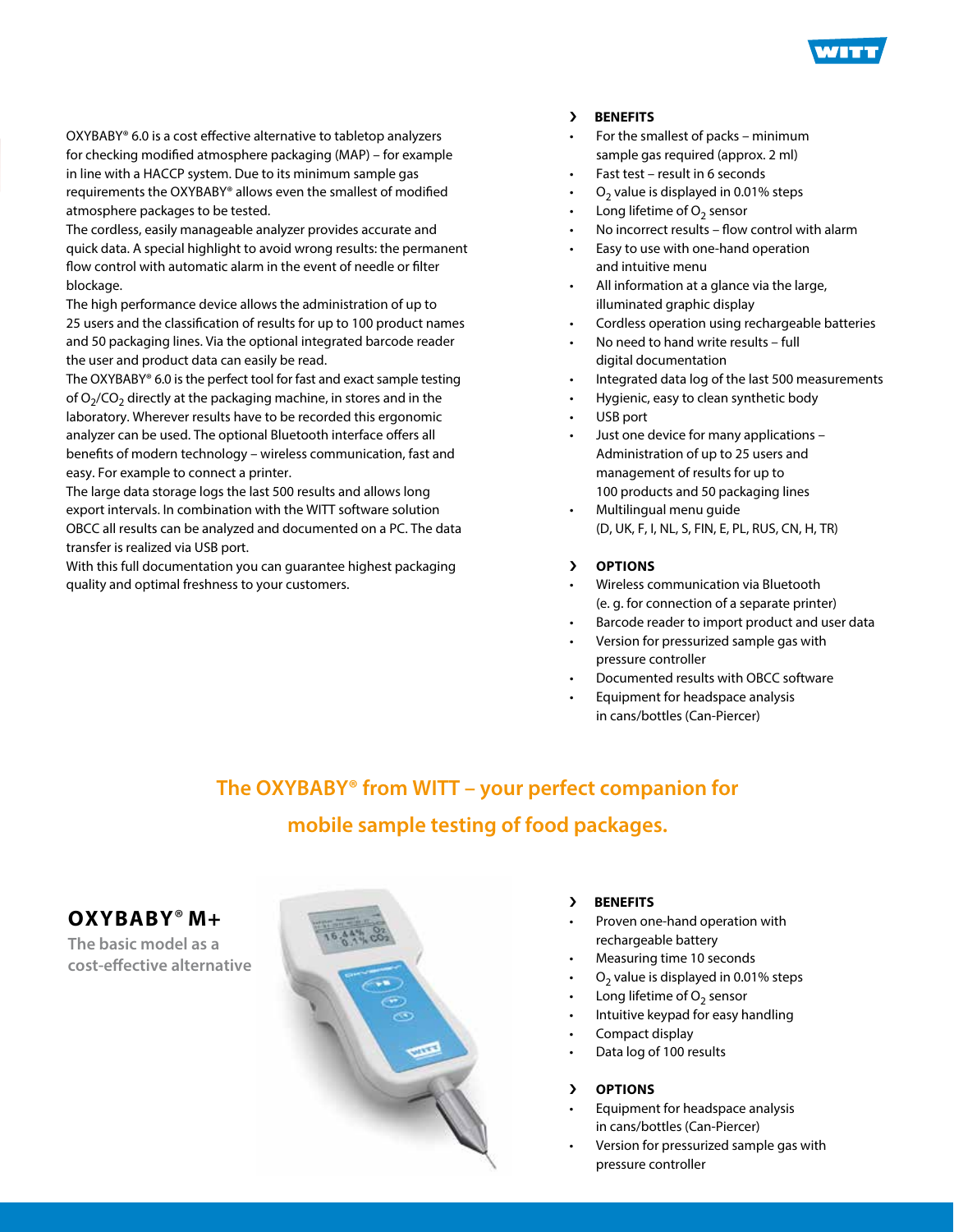# **MAPY 4.0**

**The multi-functional premium gas analyzer for guaranteed quality and control**



# **Multi-functional with touch-screen**

- › **USER INTERFACE**
- **1** Graphical display of results
- **Numeric display of results 2**
- **Sensor status 3**
- **Product name and product number 4**
- **Results of the last three measurements 5**
- **Selectable measuring mode 6**
- Permanent
- Countdown measuring
- Manual setting of measuring time

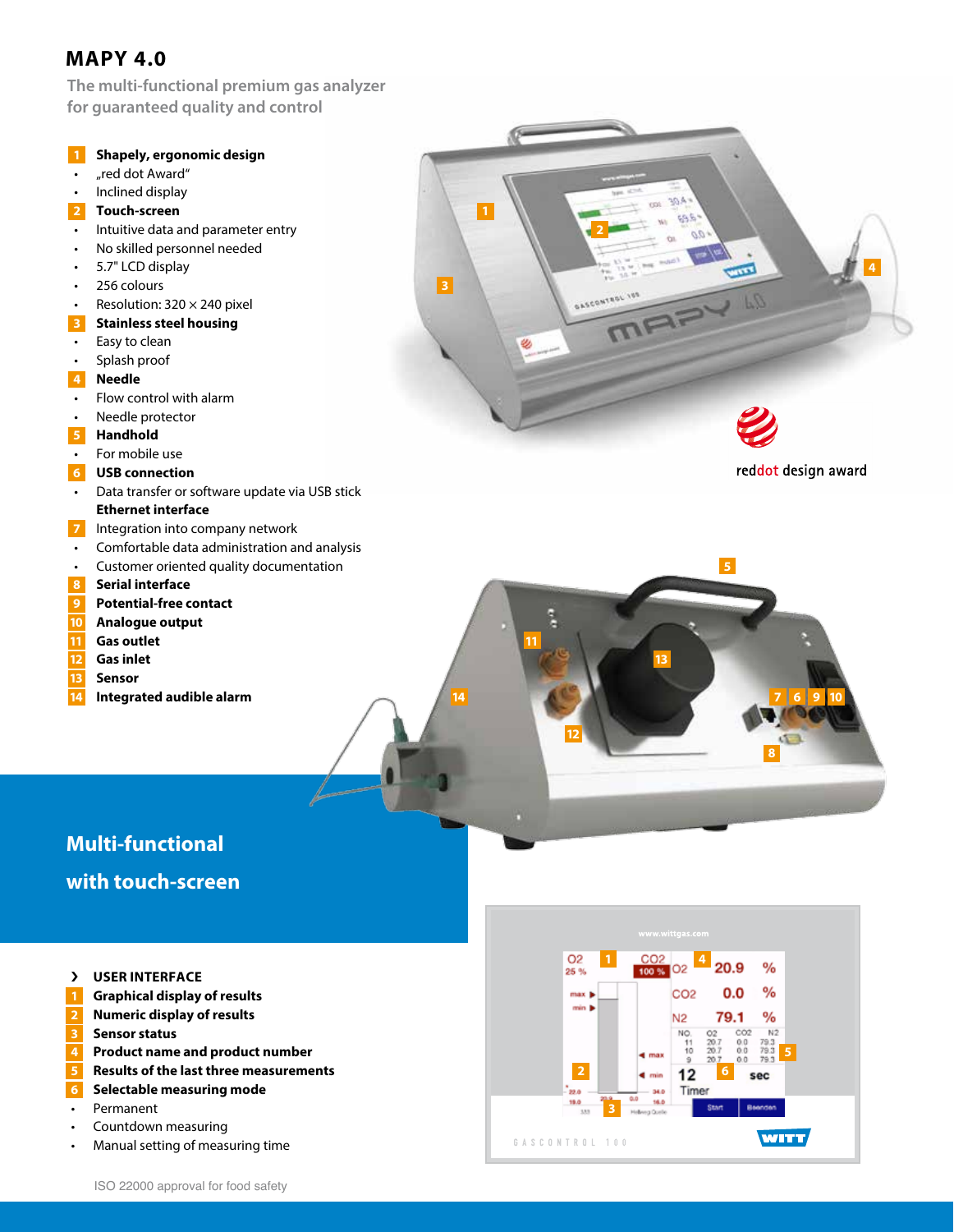

The shapely, multi-functional analyzer MAPY 4.0 is WITT's top model for checking of modified atmosphere packaging (MAP). The portable device sets standards in quality control regarding the combination of visual appearance, ergonomics and functionality and has won the "red dot award" for outstanding product design.

The new touch-screen as the central control element allows intuitive handling and provides optimal information. The MAPY 4.0 can be used for continuous analysis or intermittent sampling via a needle. Fast and reliable measurements and automatic alarm functionality if limits are exceeded assure quality and economy in production. Different types of sensors are available depending on the type of gas – Co<sub>2</sub>, O<sub>2</sub> or helium. The product portfolio contains chemical, paramagnetic, infrared or thermal measuring sensors. Also a zirconia measuring cell for precise  $O<sub>2</sub>$  results in ppm is available. High-class components and the robust stainless steel design guarantee long service life and meet the high hygiene requirements in the food industry. Various interfaces (Ethernet, USB, barcode reader, printer) allow easy and flexible integration into existing systems. Exported data can be analyzed and documented with the optional WITT software GASCONTROL CENTER.



MAPY 4.0 as 19'' input module



Barcode-Reader

# › **BENEFITS**

- For the smallest of packs minimum sample gas required
- Short measuring time
- High accuracy down to ppm different measuring methods depending on application
- Reliability flow control with alarm function
- High process safety by permanent system check with alarm function
- Reliable steady measuring results by pressure compensation
- Data logging of thousands of results
- Administration of up to 60 users with individual rights and full documentation
- Management of results and individual limit values for up to 120 products
- Customer-oriented quality control data transfer via Ethernet or USB stick
- Manual measuring or automatic measuring
- Simple calibration of sensor
- Maximum hygiene Easy to clean stainless steel housing
- Different versions: sample testing, permanent control and for pressurized sample gas with pressure controller

# › **OPTIONS**

- Also for additional gases
- Easy product selection with barcode reader
- As 19" rack version
- **GASCONTROL CENTER**  software for data administration (for more information please see following page)

# **MAPY 4.0 by WITT – the top model for gas analysis of food packages.**

**MAPY LE**

**The lean edition as cost-efficient alternative**



- › **FEATURES**
- Designed especially for the in-line control of flow packing machines
- For the control of  $O_2$  and/or  $CO_2$
- Option: additional integrated needle for sample testing
- Functionality and menu reduced to its essentials
- Housing with IP 54 and vertical display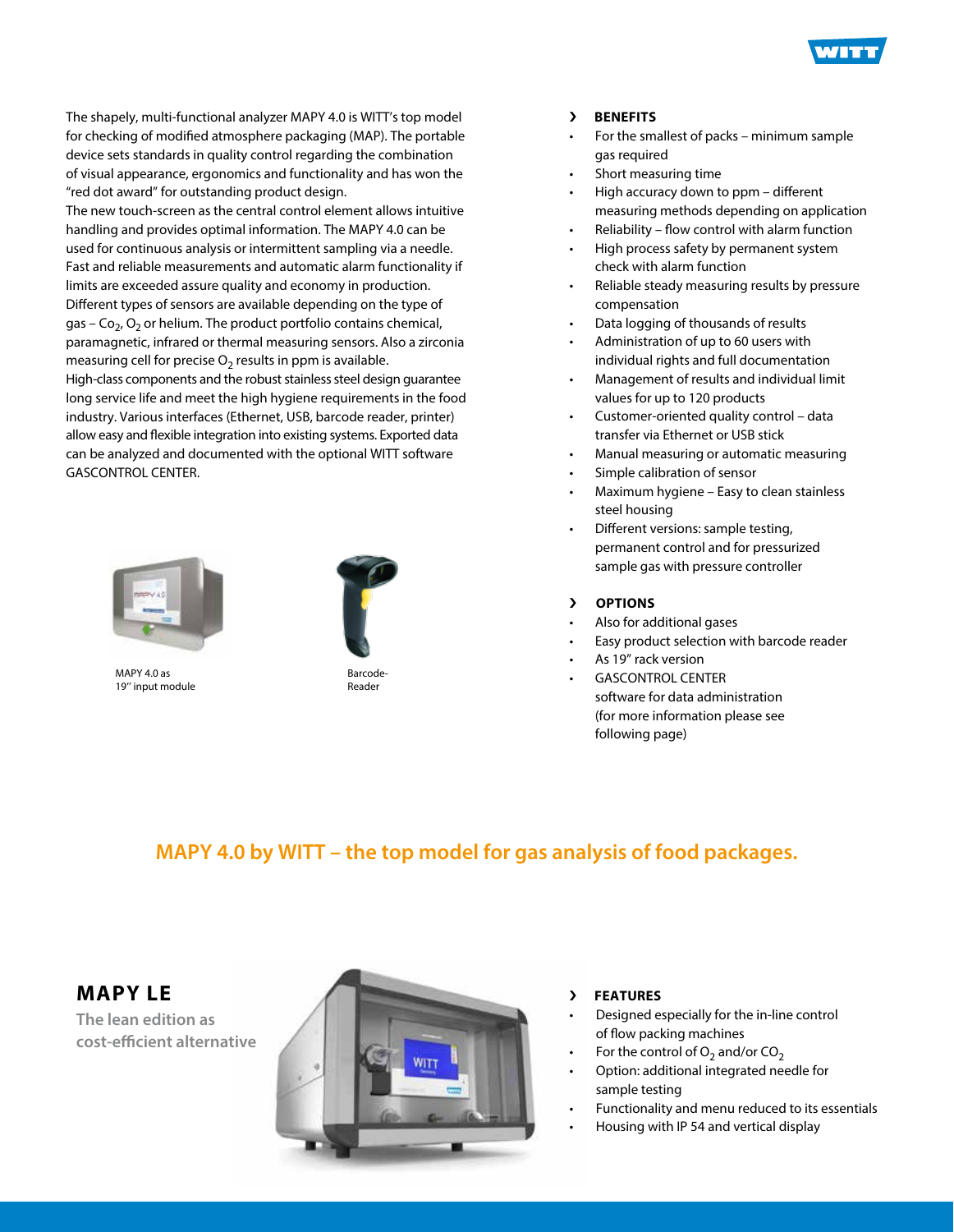# **PA 7.0**

**The compact gas analyzer for fast measuring**  of  $O_2$ ,  $CO_2$  or  $O_2$  and  $O_2$ / $CO_2$ 



# **Graphical display 1**

- Results in 0.1 % steps
- Illuminated LCD display *Displayed information:*
- Results  $O_2$  /  $CO_2$
- Product name
	- Date/time of last measurement
	- Charging status
	- Memory status
	- Sample-hold or permanent measurement
- **Easy cleaning 2**
- **Stainless steel housing 3**
- **Needle for sample testing 4**
- **Easy, intuitive use 5**
- No skilled personnel required
- **USB interface 6**
- Data transfer
- Charging
- **Micro SD card**
- Software upgrades

**Versatile and economic**

# **SOFTWARE**

For presenting of test results to your customers at any time WITT offers a Windows based software package for result documentation. The data administration is ensured be it for MAPY, OXYBABY®, PA or other WITT devices.

Giving full digital documentation of your quality control you can guarantee highest product quality to your customers.

| <b>TROC-MANT</b><br><b>TEST AUGUSTUS</b><br><b>INC</b> advertisers<br>FELT automateur<br><b>FEW automateurs</b><br><b>KEST Automaticals</b><br><b>TEST automateur</b> | WOD (40)<br>1254567<br>EIGHNE<br><b>YOSHNE</b><br>1204567<br>1/24307 | Broll CDP<br>10494<br>12460<br><b>Kinder</b><br>12/08/ | Two 27 Mill 17<br><b>HANDE</b><br><b>AIRE</b><br><b>RIVER BUTA</b><br>ADMIENCES | an att Mid. or<br><b>Will Tod</b><br><b>TM</b><br>12 15 56 45 | <b>SAW</b><br>15.96.988 | <b>STATUS</b> | <b>LEW MAY</b> | 448.00   | Get 100     | OALAD GALLY A |                  |
|-----------------------------------------------------------------------------------------------------------------------------------------------------------------------|----------------------------------------------------------------------|--------------------------------------------------------|---------------------------------------------------------------------------------|---------------------------------------------------------------|-------------------------|---------------|----------------|----------|-------------|---------------|------------------|
|                                                                                                                                                                       |                                                                      |                                                        |                                                                                 |                                                               |                         |               |                |          |             |               |                  |
|                                                                                                                                                                       |                                                                      |                                                        |                                                                                 |                                                               |                         |               |                |          |             |               |                  |
|                                                                                                                                                                       |                                                                      |                                                        |                                                                                 |                                                               |                         |               | 16.08          | 1.91     | <b>Mid</b>  | m.            | 104              |
|                                                                                                                                                                       |                                                                      |                                                        |                                                                                 | <b>CC. FK 39716</b>                                           | <b>JA W. JAKK</b>       |               | 30.00          | 3 3 3    | <b>Sint</b> | 34.3          | <b>DATE</b>      |
|                                                                                                                                                                       |                                                                      |                                                        | <b>ADMINISTRATIVE</b>                                                           | <b>CE swanne</b>                                              | 14.05 USA               |               | 91.0A          | si sto   | 264         | 73.9          | W1               |
|                                                                                                                                                                       |                                                                      |                                                        | <b>ADMINISTRATIVE</b>                                                           | 12.16/22.00                                                   | 24.05.3000              |               | 20 O.M.        | 126      | 360         | 23.8          | act <sup>-</sup> |
|                                                                                                                                                                       |                                                                      | 12496                                                  | <b>I JEWHORNJOR</b>                                                             | (2 150000                                                     | 04.35.3009              |               | 20.09          | 37.22    | 28.7        | W.H           | w                |
|                                                                                                                                                                       | 1206007                                                              | 42400                                                  | 1 JEMHARATAR                                                                    | (2189.0)                                                      | 19.05.2008              |               | 36.000         | $+60$    | 26.0        | To 3          | 990              |
| <b>TELT MANAGER</b>                                                                                                                                                   | 1204067                                                              | 12/067                                                 | <b>JEAN-STRUITS</b>                                                             | 12, 16:32:35                                                  | 18.95,393               |               | 20.00          | 1, 841   | 36.3        | 73.3          | <b>VH</b>        |
| FEIT Advantages                                                                                                                                                       | <b>Finalen</b>                                                       | EVANG                                                  | Ad network data of paid                                                         | 12/14/3048                                                    | <b>19.05.046</b>        |               | 36.119         | $-1.00$  | <b>BU</b>   | 33.6          | 1944             |
| <b>TEST MINNANALE</b>                                                                                                                                                 | EDMIRT                                                               | <b>FIVEET</b>                                          | <b>MARIEMATH</b>                                                                | <b>G. FACTO</b>                                               | 19.91.004               |               | 27.08          | 5.16     | 251         | 343           | m                |
| <b>1007 Advertising</b>                                                                                                                                               | <b>Elizabeth</b>                                                     | <b>Evental</b>                                         | 1 AEMARAHA KW                                                                   | 12 AFIEND                                                     | 21.25.1098              |               | <b>Bit COR</b> | $n - 2n$ | in. 1       | 34.8          | 5%               |
| TETT automatical                                                                                                                                                      | <b>EDMART</b>                                                        | <b>KSHMM</b>                                           | <b>I MANUFACTOR</b>                                                             | 13.17.00.32                                                   | <b>PR.DE.2003</b>       |               | 25.5.9         | 10       | 24.8        | <b>NA</b>     | <b>MAR</b>       |
| <b>HIT publishes</b>                                                                                                                                                  | 1204-007                                                             | 12/06/7                                                | ADMITTA AVE                                                                     | (3) 47-26.22                                                  | 11:00 000               |               | 30.00          | 方列       | HU)         | N1            | iga.             |
| <b>TRT</b> advertised                                                                                                                                                 | <b>LIGANIT</b>                                                       | 15492                                                  | <b>I JENNIERLYCH</b>                                                            | 12 17:36/68                                                   | 20.00.000               |               | <b>BI OW</b>   | 5.80     | 203         | 50            | <b>OM</b>        |
| <b>HIT subsistent</b>                                                                                                                                                 | <b>Elfant</b>                                                        | 12/09/7                                                | ADVISORIATION                                                                   | 12:47:36:19                                                   | <b>23.96.9999</b>       |               | 始点             | 1.30     | $5 + 1$     | Box 6         | <b>Video</b>     |
| <b>IFCF</b> automateuri                                                                                                                                               | <b>ESTAND</b>                                                        | <b>E2MBI</b>                                           | 1 SEMADIATOR                                                                    | <b>EX. PACIFIED</b>                                           | 36-RC 2600              |               | 80.09          | 10,000   | <b>BK</b>   | 115           | <b>Hill</b>      |
| <b>TEST automateur</b>                                                                                                                                                | titlehtt                                                             | <b>FUNSH</b>                                           | 1 ADMINISTRATION                                                                | 12.3A298                                                      | 14.05 MAX               |               | 34 0.6         | 15.30    | <b>Jan</b>  | Ag vi         | <b>SEA</b>       |
| <b>FEST automateurs</b>                                                                                                                                               | 1204507                                                              | 12092                                                  | 1 JADNAS BALTON                                                                 | Fa: 18.20-91                                                  | 2635,300                |               | 16.00          | 19       | pi ji       | <b>Sig</b>    | WH <sub>1</sub>  |
| <b>FEST MOVINGALE</b>                                                                                                                                                 | <b>Izpedef</b>                                                       | 12/000                                                 | <b>I JONNERUDE</b>                                                              | 12 1940.21                                                    | 24.05.3000              |               | 30.08          | A/M      | $^{***}$    | Ja 3          | W.               |
| <b>FEET AGENGEES</b>                                                                                                                                                  | <b>Value/And</b>                                                     | <b>Links</b>                                           | 1. JAMAN PULSE                                                                  | 12, 18, 19, 81                                                | 14.05.008               |               | IF OR          | 164      | 474         | <b>HA</b>     | 49               |
| <b>FELT AUGURANCE</b>                                                                                                                                                 | 1004067                                                              | 12/06/0                                                | <b>JEMPIE PULTUR</b>                                                            | 12-184700                                                     | 19.35.398               |               | 20 0.8         | 1.69     | 2kg         | PA.M          | <b>VN</b>        |
| <b>TELP Advances</b>                                                                                                                                                  | Edward                                                               | <b>FAMILY</b>                                          | ARMAR BOLTON                                                                    | <b>Fill Electronic</b>                                        | 19.95.048               |               | 36.000         | 15,636   | ×.          | 368           | <b>SO</b>        |
| <b>TELT Adventure</b>                                                                                                                                                 | 12487                                                                | <b>Livian</b>                                          | ADMINISTRATIVE                                                                  | <b>CC 14 SK2</b>                                              | 11:01.389               |               | 40.08          | 1.30     | 24.0        | 861           | <b>URI</b>       |
| <b>SPOT AUTOMOTIVE</b>                                                                                                                                                | 1206007                                                              | <b>FUSION</b>                                          | ARMEDIA FOR                                                                     | 12 33 2946                                                    | <b>PEDI 2014</b>        |               | 41.09          | 526      | <b>Wirk</b> | Ai a          | <b>MN</b>        |
| TRT7 extensions                                                                                                                                                       | EDMART                                                               | 124,007                                                | 1. JEWHERMATCH                                                                  | 12.19.85.90                                                   | TEST 303                | ٠             | 42.09          | $+24$    | 34.8        | 14.3          | œ                |
| <b><i>DEST AUGUSTATE</i></b>                                                                                                                                          | EDMART                                                               | 10:58                                                  | 1 ADMISSION                                                                     | <b><i>IS ENSIVA</i></b>                                       | 14 M 1946               |               | 45.00          | 196      | 563         | N1            | <b>MA</b>        |
| TRTT automatized                                                                                                                                                      | 1206/67                                                              | 124927                                                 | 1 JEWHERMANN                                                                    | CT 1542 35                                                    | 33.36.3000              |               | 48.039         | 1.86     | 34.3        | 24.6          | ow               |
| <b>THIT AUSTRALIA</b>                                                                                                                                                 | <b>ESANT</b>                                                         | <b>FINANT</b>                                          | <b>JEWAITRUSS</b>                                                               | 12 2N 25/64                                                   | 115, 94, (mys)          |               | 48.016         | 18       | <b>BA</b>   | N.            | se.              |
| <b>VEST automation</b>                                                                                                                                                | 120407                                                               | FIRSN                                                  | 1 JANUARY 2001                                                                  | 10 0034.00                                                    | <b><i>US ON THE</i></b> |               | 45.000         | 4.00     | 55          | 34.3          | <b>UN</b>        |
| <b>TELT extendition</b>                                                                                                                                               | 1204007                                                              | 15/507                                                 | <b>L'ADMINISTRATION</b>                                                         | 12 282628                                                     | 19.05.000               |               | <b>at oa</b>   | 工会       | 228         | Je ja         | w                |
| <b>FELT automateur</b>                                                                                                                                                | 1206007                                                              | 620000                                                 | 1 ADMINISTRATOR                                                                 | 12.251708                                                     | 2626,2008               |               | 40.00          | 1ft      | 204         | ALK           | <b>WA 15</b>     |
| u.                                                                                                                                                                    |                                                                      |                                                        |                                                                                 |                                                               |                         |               |                |          |             |               |                  |
| <b>GASCONTROL</b>                                                                                                                                                     |                                                                      |                                                        |                                                                                 |                                                               |                         |               |                |          |             | <b>WITT</b>   |                  |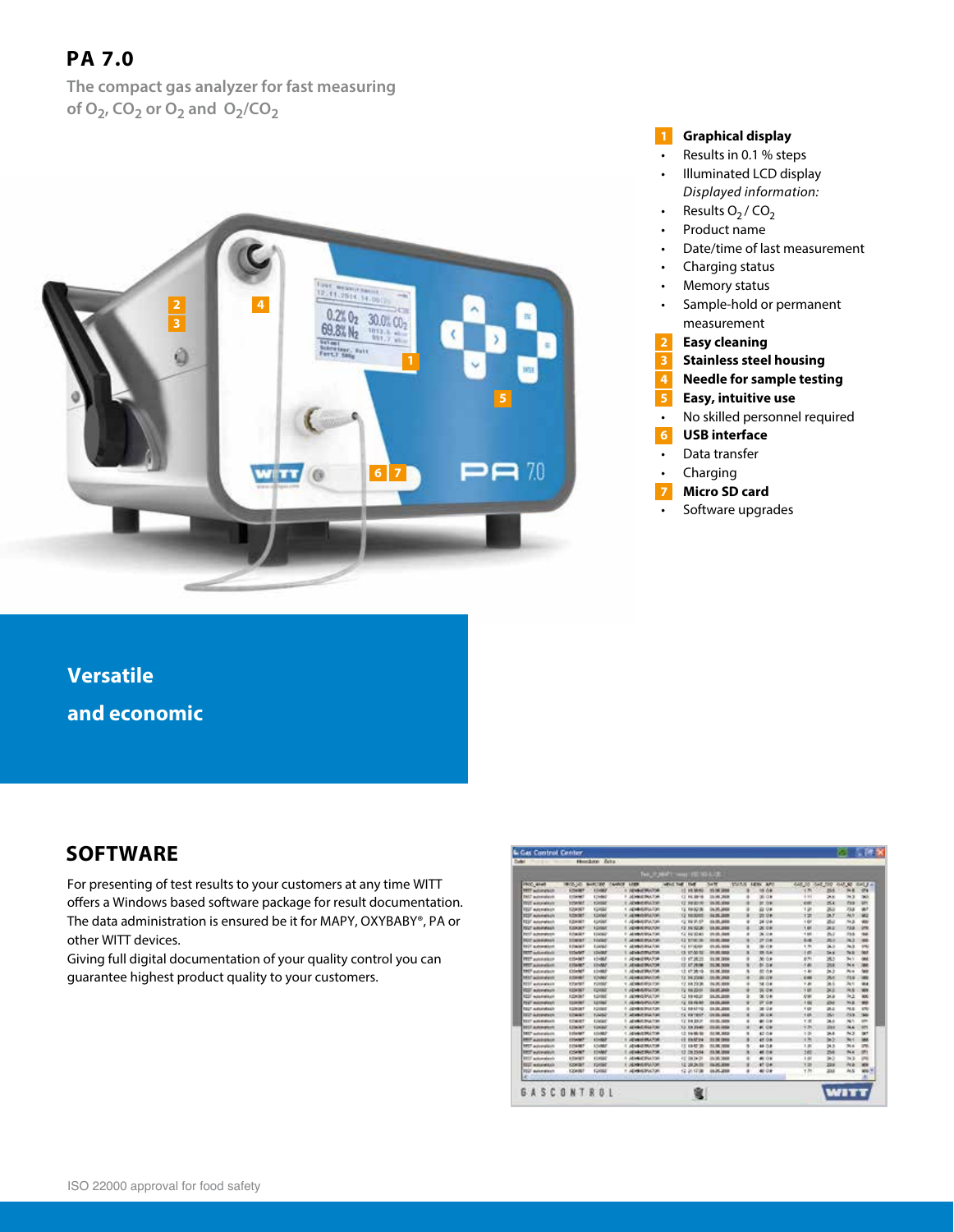

The modified atmosphere in food packages needs regular monitoring during the packaging process to guarantee freshness of food. For best quality and efficiency in production. The compact gas analyzer PA enables the testing of  $O<sub>2</sub>$  / CO<sub>2</sub> for modified atmosphere packaging. Wherever results have to be recorded this comfortable analyzer can be used. This can be done as intermittent sampling via a needle or as continuous in-line analysis. Depending on the type of gas and analysis the PA contains a chemical, a zirconia and / or an infrared measuring cell.

The PA has an integrated data log for the last 500 results, which relate to specific product names.

Results can be transferred to a PC for editing and analysing, e. g. with the WITT OBCC software.

# › **BENEFITS**

- Compact design
- No skilled personnel required intuitive use
- For the smallest of packs minimum sample gas required
- Fast and precise results
- Versatile use permanent monitoring or sample testing
- Logging of the last 500 results
- Individual limit values with relay contacts and alarm
- Maximum hygiene by easy-to-clean, robust and splash proof housing
- Interface for data exchange
- Multilingual menu guide (D, UK, F, I, NL, S, FIN, E, PL, RUS, CN, H, TR)
- Different versions: sample testing, permanent control and for pressurized sample gas with pressure controller
- › **OPTIONS**
- WITT OBCC software for data administration
- $O<sub>2</sub>$  measurement also in ppm range

# **The PA 7.0 by WITT – the economic analyzer series.**

# › **BENEFITS**

- Result documentation with date and time for quality management
- Individual, product-related data administration of: item number, batch number, product name, test results, name of tester
- Data exchange interface for transfer to MS-EXCEL
- For up to eight devices simultaneously
- Multilingual menu
- Automatic recognition of WITT devices

**The WITT software is the perfect companion for WITT analyzers. It offers full well presented documentation of your quality control results.**